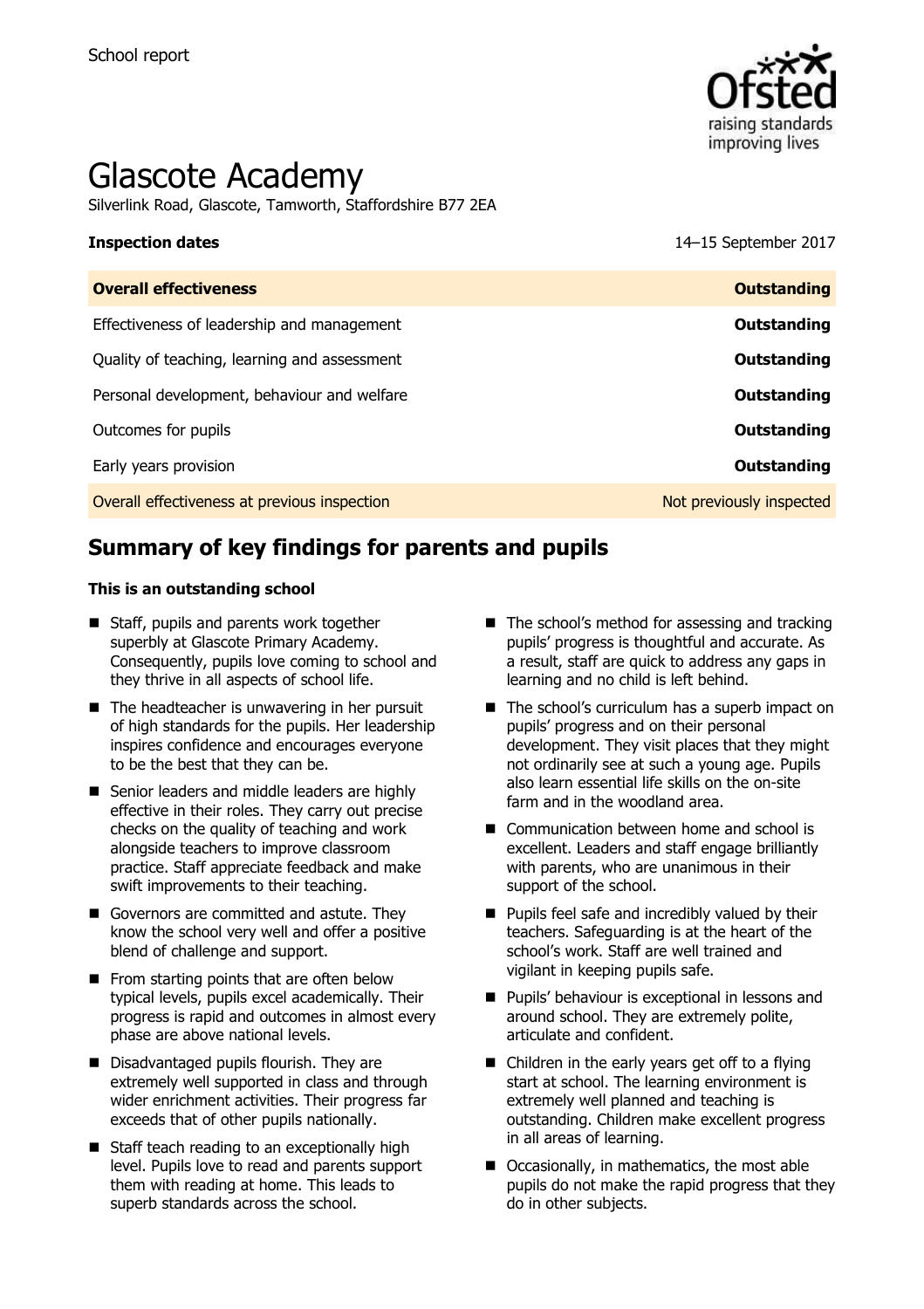

## **Full report**

### **What does the school need to do to improve further?**

- Boost the most able pupils' progress in mathematics, by:
	- ensuring that teachers move the most able pupils on to more challenging work as soon as they are ready to do so.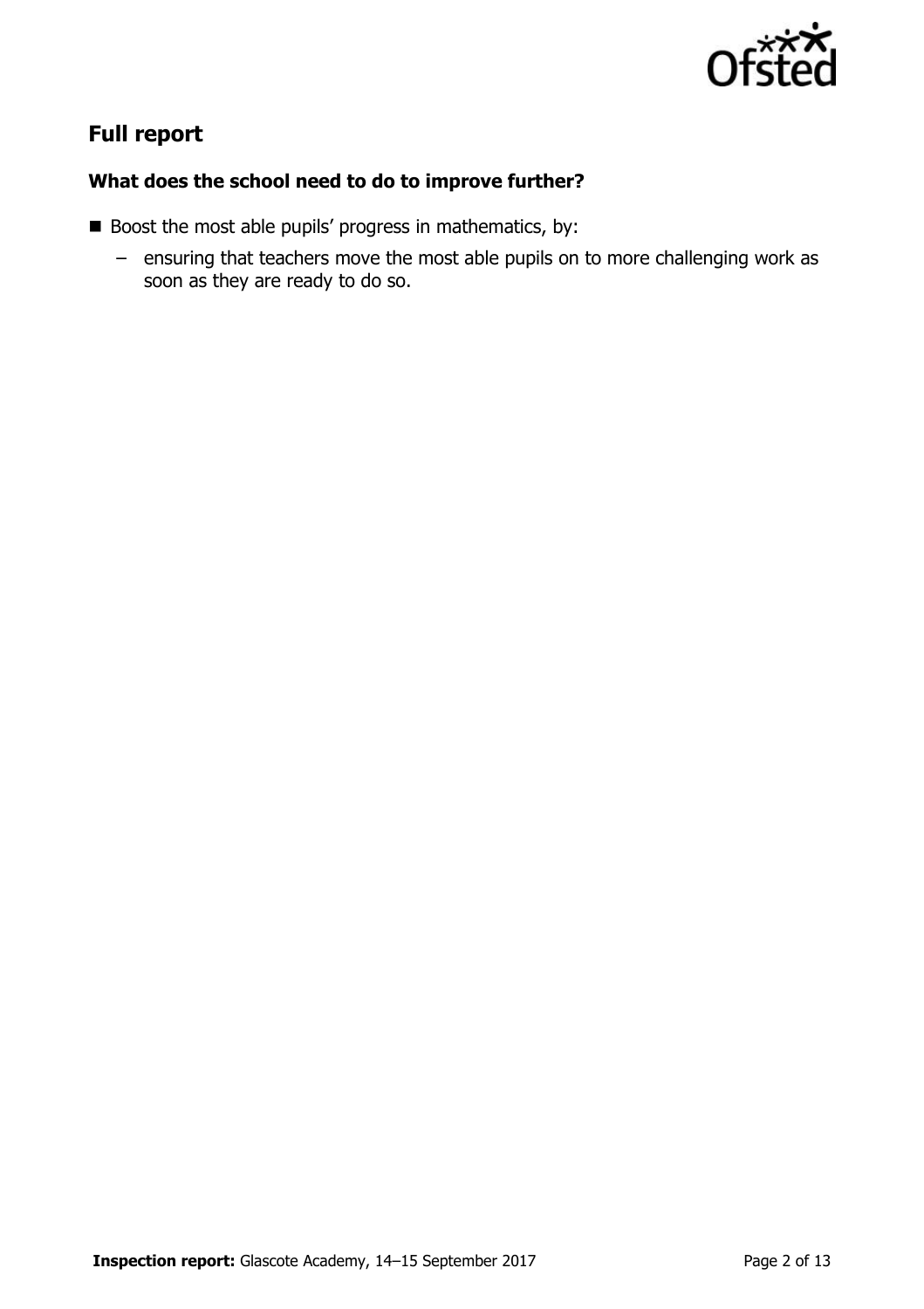

# **Inspection judgements**

### **Effectiveness of leadership and management Constanding**

- The headteacher's inspirational leadership has galvanised the school community and created a shared sense of purpose. Her high expectations are summed up in the school's vision statement, 'Pride in myself, Pride in my work, Pride in my school and Pride in my community.' Other leaders, staff and governors are ambitious for the pupils and fully subscribe to this vision.
- The headteacher and the staff have developed a wonderful partnership with parents. One parent commented, 'It is not just a school here, it is like a family where everybody works together.' The school farm has become a hub of the community and families take responsibility for it during weekends and holidays. The strong links between school and home make a significant contribution to pupils' personal development and their academic progress.
- The senior leaders are a cohesive and forward-thinking team; they constantly seek ways to improve the quality of teaching. Staff are given robust and supportive performance management, alongside training that is specific to their needs. As a result, staff feel valued and successfully improve their practice.
- Leaders have embedded highly effective systems to check the quality of teaching. Staff appreciate the precise feedback that they are given and leaders use these checks to create opportunities to share best practice among staff. These processes make a significant contribution to the outstanding teaching across the school.
- Middle leaders are focused, enthusiastic and highly effective. They thrive on the responsibility that they are given and can clearly articulate where they have had an impact on outcomes for pupils. They also feel a duty to cascade information about their subject areas to staff. Middle leaders add excellent capacity for further improvement.
- The school's well-designed assessment system leads to accurate teacher assessment and effective tracking of pupils' progress. Consequently, leaders and staff know pupils extremely well. If pupils' progress slows, there is swift action to enable them to catch up.
- The school's curriculum is lively and interesting for pupils. Leaders have made a conscious decision to provide experiences that pupils would not ordinarily receive. There is a strong focus on outdoor and practical learning through the school's woodland area and on the on-site farm. During the inspection, a member of staff was skilfully questioning a group of pupils who were looking at a butterfly and using their science knowledge to identify its lifecycle. Another group of pupils were using mathematical understanding to measure the correct amount of feed for the animals. Whole classes are also taught music by a specialist, and they learn to play a range of musical instruments, including drums and ukulele. As a result of the rich curriculum, pupils love learning and develop a broad range of skills, knowledge and understanding.
- Leaders and staff further enhance the curriculum with wide-ranging trips. Pupils visit places such as the seaside, London and Windsor Castle. This promotes important learning about British heritage while also giving pupils experiences beyond their own community.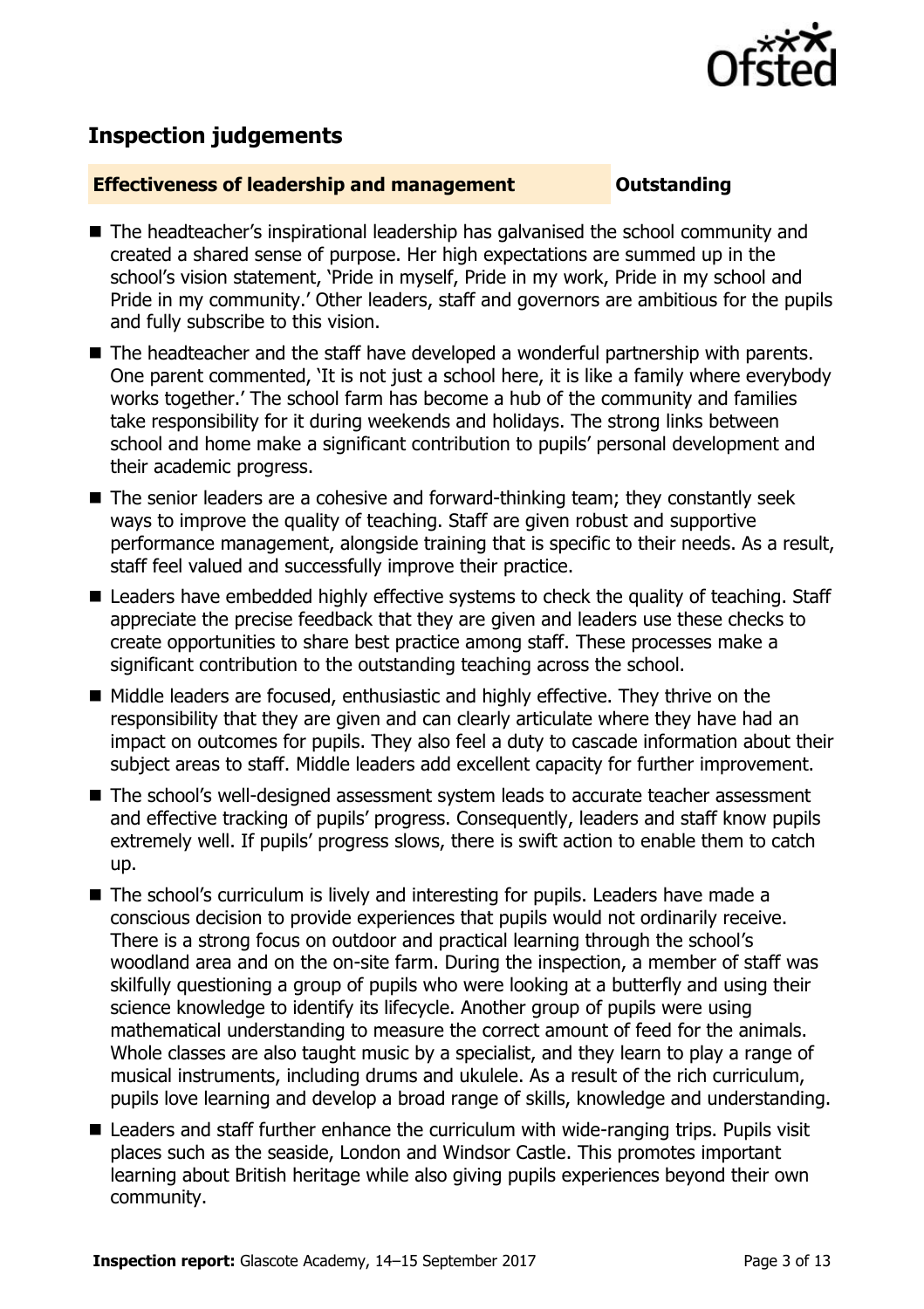

- Pupils' spiritual, moral, social and cultural development is outstanding. Staff model and teach the school's values throughout the day. As a result, pupils are very thoughtful and demonstrate confidence and maturity when sharing their considered views. Pupils also demonstrate great compassion and consideration for others. During the inspection, pupils were seen supporting other pupils on the playground, holding doors open for visitors and carrying out responsibilities across the school.
- Leaders use additional funding for disadvantaged pupils and for pupils who have special educational needs and/or disabilities extremely effectively. Leaders understand the barriers to learning for these pupils and target funding to help them overcome them. For example, the school reading manager works closely with disadvantaged pupils, and by the end of Year 6, they reach higher reading standards than other pupils nationally.
- The additional funding for physical education (PE) and sport premium has a significant impact on the quality of PE and the range of opportunities for pupils. Staff have been given training on areas of the curriculum that they are not as confident with and, as a result, there have been improvements in the quality of teaching for activities like gymnastics and dance. Pupils also enjoy a range of additional clubs, for example younger pupils have yoga sessions with a specialist teacher.

### **Governance of the school**

- The governance in the school is highly effective. Governors and trustees:
	- are knowledgeable, skilled and determined to get the best for the school community
	- have a very strong understanding of the school's strengths and priorities for improvement
	- operate clear lines of delegation between the trust and the governing body
	- demonstrate an excellent blend of challenge and support to leaders
	- ensure that the headteacher is held to account through the use of impartial and professional advice
	- are focused on continual improvement
	- know where the additional funding for pupil premium has had the most impact
	- understand that maintaining the school's leadership capacity is a priority if the multi-academy trust grows.

#### **Safeguarding**

- The arrangements for safeguarding are effective.
- Safeguarding is at the heart of the school's work and a key strength. Leaders and staff ensure that pupils are exceptionally well cared for and safe.
- Leaders provide regular safeguarding training and updates for staff. Consequently, staff are vigilant and have a superb understanding of their safeguarding responsibilities. Staff are fully aware of the risk factors associated with different forms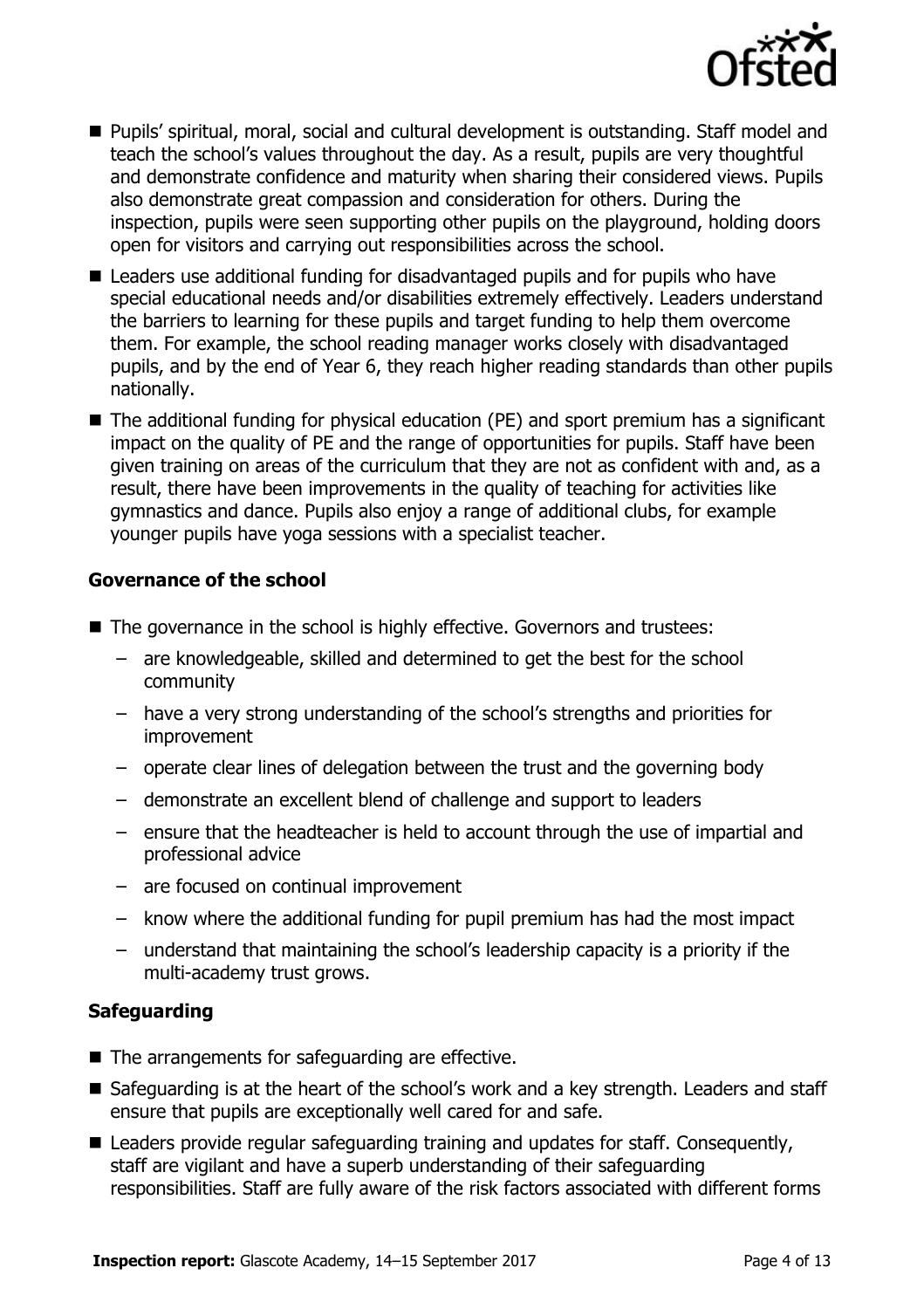

of abuse and indeed their duty on specific aspects such as child sexual exploitation and female genital mutilation. Critically, staff are swift to report any concerns about pupils to the designated safeguarding leads.

- Leaders' practice for recording and monitoring safeguarding is exemplary and leaves no stone unturned. The safeguarding leaders regularly review and reflect on cases and their own practice. Any concerns about pupils are tenaciously followed up by leaders, and when it is necessary, concerns are escalated to the appropriate external agencies.
- **Pupils that inspectors spoke to felt overwhelmingly safe in school. Staff and pupils have** exceptional relationships, which helps to build a high level of trust and safety in the school. The curriculum also provides pupils with a range of opportunities to understand how to keep themselves safe beyond the school gates. Leaders arrange purposeful visits from the local police, fire service and bike safety team.

### **Quality of teaching, learning and assessment <b>Caucalian** Dutstanding

- Superb relationships between staff and pupils lead to a 'can do' attitude in the classroom. Teachers have high expectations and pupils respond with an impressive thirst for learning. Pupils enjoy lessons and are challenged by the content. Consequently, their progress is rapid and sustained.
- Teachers and teaching assistants work cohesively to assess pupils' understanding during lessons. A prominent characteristic of their teaching is the quality of questioning. Questions are often open-ended and require pupils to think for themselves. Furthermore, staff are very skilled at intervening during lessons to deal with misconceptions. As result of this ongoing assessment, staff know pupils well and plan work that is matched acutely to their needs.
- The teaching of reading is leading to extraordinarily high standards by the end of Year 6. Staff provide pupils with stimulating texts and check their understanding through challenging comprehension questions. Pupils and parents see reading as important. They commit to reading at home regularly and are excited by the reading challenge reward system. Pupils who find reading difficult are given regular and precise support from the reading manager. As a direct result of the school's wide-ranging strategies, pupils become avid readers and develop a love of books.
- Staff's subject knowledge in phonics is excellent. Their crystal-clear teaching of new sounds enables pupils to confidently decode tricky words. Staff also teach pupils the correct terminology. During the inspection, pupils could clearly articulate that, 'a digraph is when two letters are joined together to make one sound.' High-quality phonics teaching secures strong early reading progress for pupils.
- Teachers have very high standards for pupils' writing, presentation and handwriting. They provide pupils with effective demonstrations of what successful writing looks like and pupils take pride in producing their own versions. Pupils are also encouraged to embed sophisticated grammar, punctuation, vocabulary and spelling in their writing. This, coupled with the use of exciting stimuli for writing, leads to high-quality longer pieces of writing across the school.
- Teachers have secure subiect knowledge in mathematics. This is particularly the case in calculation, where staff exude confidence when teaching written methods for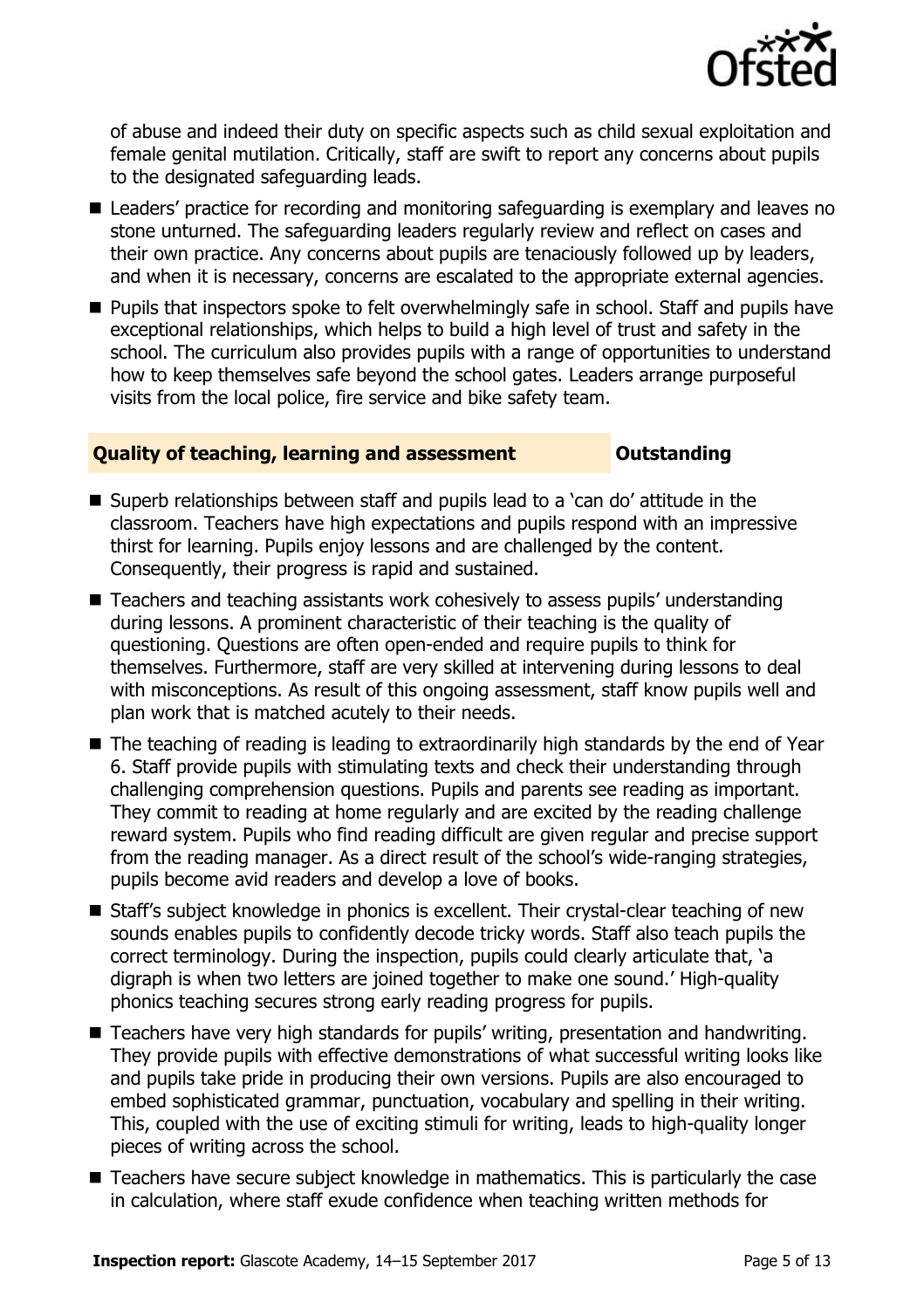

calculation. Consequently, pupils have a clear understanding of the necessary procedures and become fluent in their calculations. The school's approach to mathematics enables pupils to see, try, apply and reason in every lesson. Pupils enjoy this approach and are motivated by applying their understanding to problems. However, some of the most able pupils occasionally spend too long on work that they find easy.

- Teachers and teaching assistants offer sensitive and specific support to pupils who have special educational needs and/or disabilities. Staff have an exceptional understanding of individual barriers for pupils and offer them timely support during lessons in order to help them manage learning. Resources are also used highly effectively to support and motivate these pupils to learn. As a result, this group of pupils make excellent progress in lessons.
- Other subjects are also taught well across the school. Staff involve pupils in designing a theme of learning for the term and subjects are taught in a cross-curricular way. The themes are further enhanced by 'wow weeks' to deepen pupils' learning experiences. Pupils enjoy this approach and their work shows a strong progression of skills, knowledge and understanding in a range of subjects. They also apply their writing and mathematical skills well across the curriculum.

#### **Personal development, behaviour and welfare <b>COUNG COULDER** Outstanding

#### **Personal development and welfare**

- The school's work to promote pupils' personal development and welfare is outstanding.
- Leaders and staff have instilled an ethos in which pupils feel valued and happy. Pupils speak with immense pride and genuine enthusiasm about their school. They also have a strong voice in the school and are outstanding ambassadors for the promotion of its values. Pupils are confident and articulate young people, and are exceptionally well prepared for their next phase of education and life.
- **Pupils'** attitude to learning in lessons is exemplary. Even when faced with challenge, pupils respond positively and show resilience. Furthermore, they are resourceful and look for new ways of doing things when faced with problems. These traits have a highly positive effect on the progress that they make.
- **Pupils relish opportunities to take on responsibility. They are involved in democratic** processes, such as elections for the pupil leadership team, for farm duty and the ecocouncil. The pupil leadership team is particularly proactive and carries out checks on various aspects of school life before reporting back to the senior leadership team.
- Staff cater for pupils' emotional and physical well-being extremely well. This is especially the case for vulnerable pupils. A councillor and a family support worker offer specialist and supportive help to pupils and families. The woodland area and farm is a sanctuary for pupils with emotional and social needs.
- **Pupils have mature views about other faiths and can speak eloquently about valuing** difference. The school promotes harmony and actively seeks to prevent discrimination. Pupils can articulate the similarities and differences between different cultures.
- **Pupils have an excellent understanding of how to keep themselves safe. They**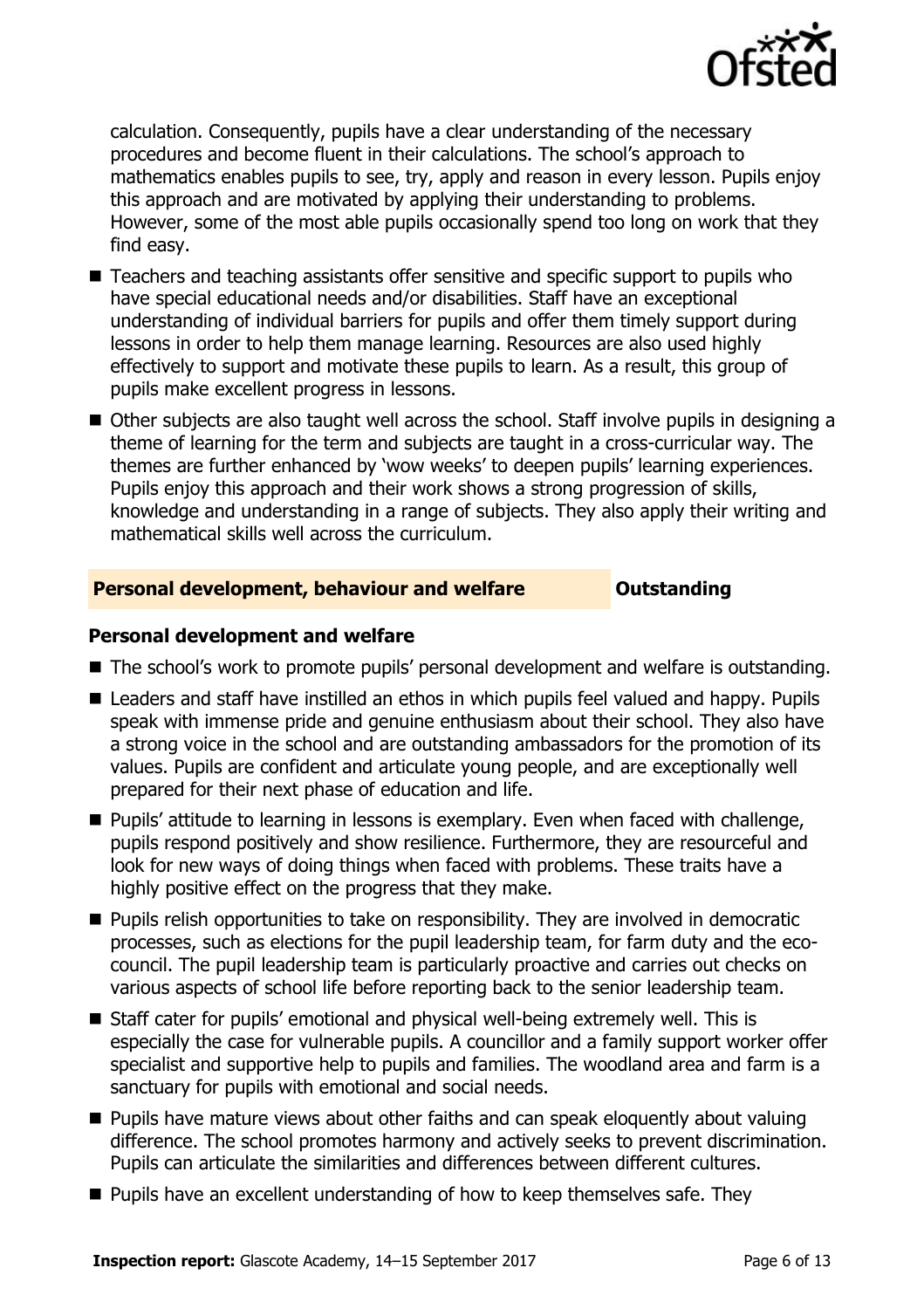

understand what constitutes bullying and are really clear about how to respond if they are bullied or if they see it taking place. Staff teach pupils how to stay safe online. Consequently, pupils know the associated dangers and that they should seek the help of a trusted adult if they were to be concerned about something on the internet.

### **Behaviour**

- The behaviour of pupils is outstanding.
- Pupils' conduct in lessons and around school is exemplary. Pupils' superb behaviour makes a significant contribution to the outstanding learning that takes place. Leaders and staff have implemented highly effective systems to manage behaviour, but are rarely required to use them. Those pupils who have specific emotional and behavioural needs are managed seamlessly by staff. As a result, exclusions have decreased over time, and in the last two years, there have been no exclusions at all.
- Behaviour outside and in the dining hall is also excellent. Pupils feel very safe on the playground and commented that, if they were upset, another adult or pupil would provide support. Adults interact well with pupils outside and in the dining hall. Eating is treated as a social experience and pupils are taught good table manners by staff.
- **Pupils' attendance has improved in recent years and is now in line with the national** average. Leaders and the family support worker leave no stone unturned to get pupils into school. The school works closely with other agencies to ensure that families receive support in getting their children to school.

#### **Outcomes for pupils Outstanding**

- By the end of Year 6, pupils reach extremely high standards. This represents remarkable progress from pupils' starting points on entry to the school. In 2016, at the end of key stages 1 and 2, pupils' attainment in reading, writing and mathematics were well above national levels.
- Evidence gathered during this inspection found that these standards have not just been maintained but have strengthened further in 2017. This is particularly the case in reading at the end of key stage 2. Almost all pupils achieved the expected standard for their age and two thirds of pupils achieved the higher standard. The school's current assessment information and the work in pupils' books show that pupils make rapid and sustained progress on their journey through school.
- **Pupils make strong progress in mathematics, and in recent years at the end of key** stages 1 and 2, a high proportion of pupils have reached the expected levels for their age. However, the proportion of pupils who reach the higher standard is broadly similar to national levels. Teachers need to challenge the most able mathematicians so that their progress is accelerated even further.
- High standards are not just confined to English and mathematics. Pupils also achieve well in subjects such as science, computing, music and religious education. Work in pupils' books and on the vibrant displays around school show that pupils progress well in these subjects.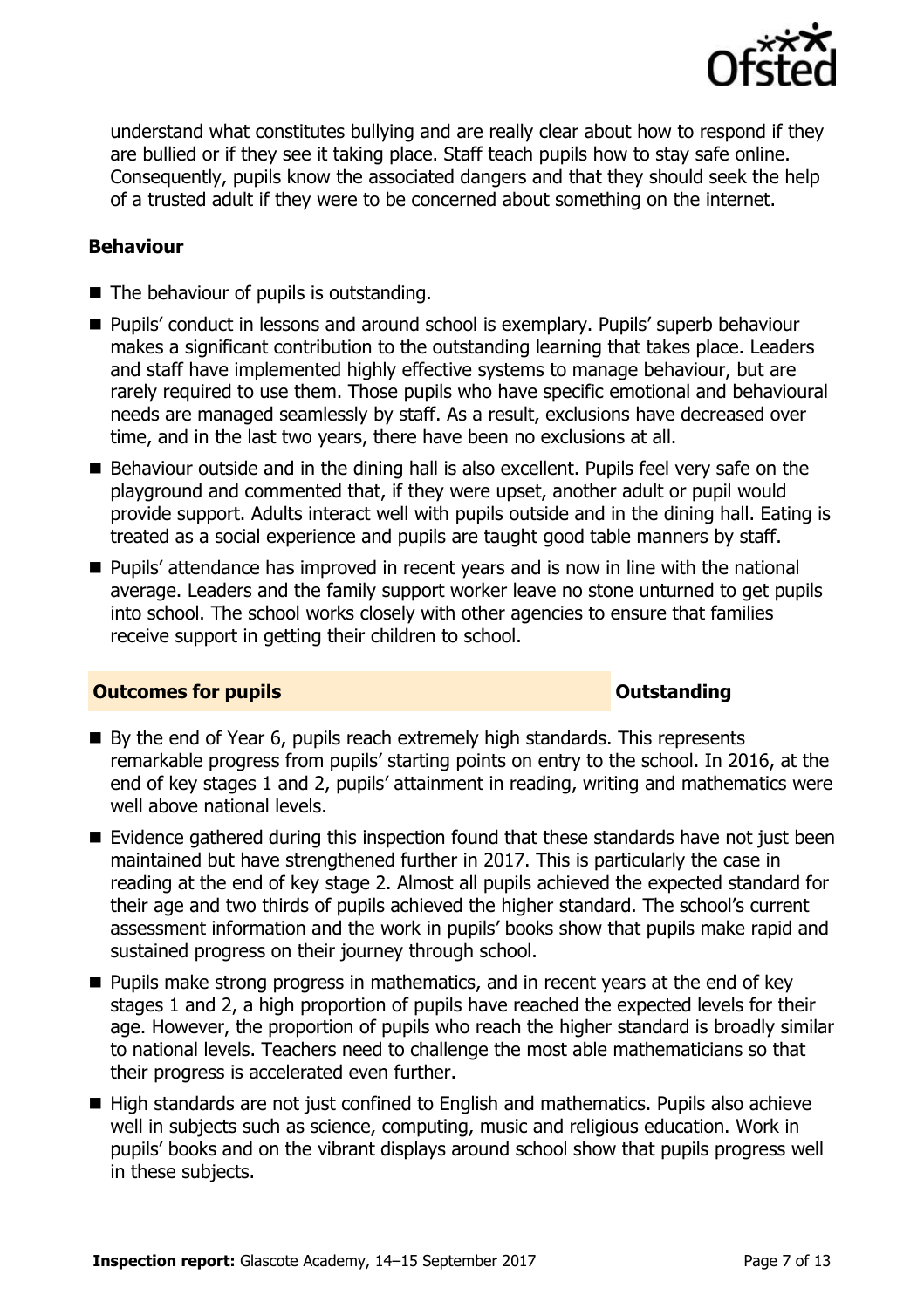

- The proportion of pupils reaching the expected standard in the phonics screening check in Year 1 has been above the national average for a number of years. The proportion of disadvantaged pupils reaching the standard dipped slightly in 2016. However, in 2017 pupils were targeted with greater precision and this dip has been addressed.
- $\blacksquare$  The achievement of disadvantaged pupils is staggering. By the end of key stage 2 in 2016, their progress was well above national levels for reading, writing and mathematics. Their performance has continued to be high in 2017. Any barriers for these pupils are tackled head-on and the additional funding is having a profound impact on their achievement. Disadvantaged pupils currently on roll match this rapid progress.
- Pupils who have special educational needs and/or disabilities make strong progress from their starting points. The special educational needs coordinator tracks pupils carefully and ensures that their individual needs are met in class. As a result, the number of pupils on the register has decreased over time.

#### **Early years provision CONSISTER SERVISION**

- Children receive an excellent education at the very start of their school journey. The high expectations seen in the rest of the school are mirrored in children's Reception Year. The proportion of children who achieve a good level of development has been above the national level for a number of years. This represents exceptional progress from their starting points. Consequently, pupils are very well prepared for Year 1.
- Leadership in the early years is outstanding. Leaders are reflective and always striving to do the very best for children. Leaders provide staff with high-quality professional development, which has a noticeable impact on classroom practice. There is a strong sense of teamwork and commitment from all staff.
- Staff use accurate and thorough assessments to plan thoughtful next steps for children's learning. They know the children as individuals and do not let any child fall behind. Staff also make highly effective observations during activities, and when appropriate, they intervene skilfully to extend children's thinking. These timely interventions accelerate children's progress.
- Children's behaviour is amazing! Staff forge superb relationships with the children and, as a result, children are happy, settled and confident. Staff provide close care and guidance to children. However, they also balance this with structured routines which foster a high level of independence in the children.
- The curriculum is stimulating and children are constantly absorbed in activity. Staff plan exciting topics for the children and activities offer an appropriate level of challenge. Children love learning outside, and during the inspection, a group of children were deeply engrossed in imaginative play in the 'hairdressing' role-play area. Other children were demonstrating curiosity and solving problems in the water play area. The quality of resources and the activities help children to develop a range of skills across the different areas of learning.
- Staff teach early reading extremely well. They expose children to rich language through the environment and within their teaching. Children also develop very strong phonics skills and can pronounce their sounds accurately. Staff reinforce and apply children's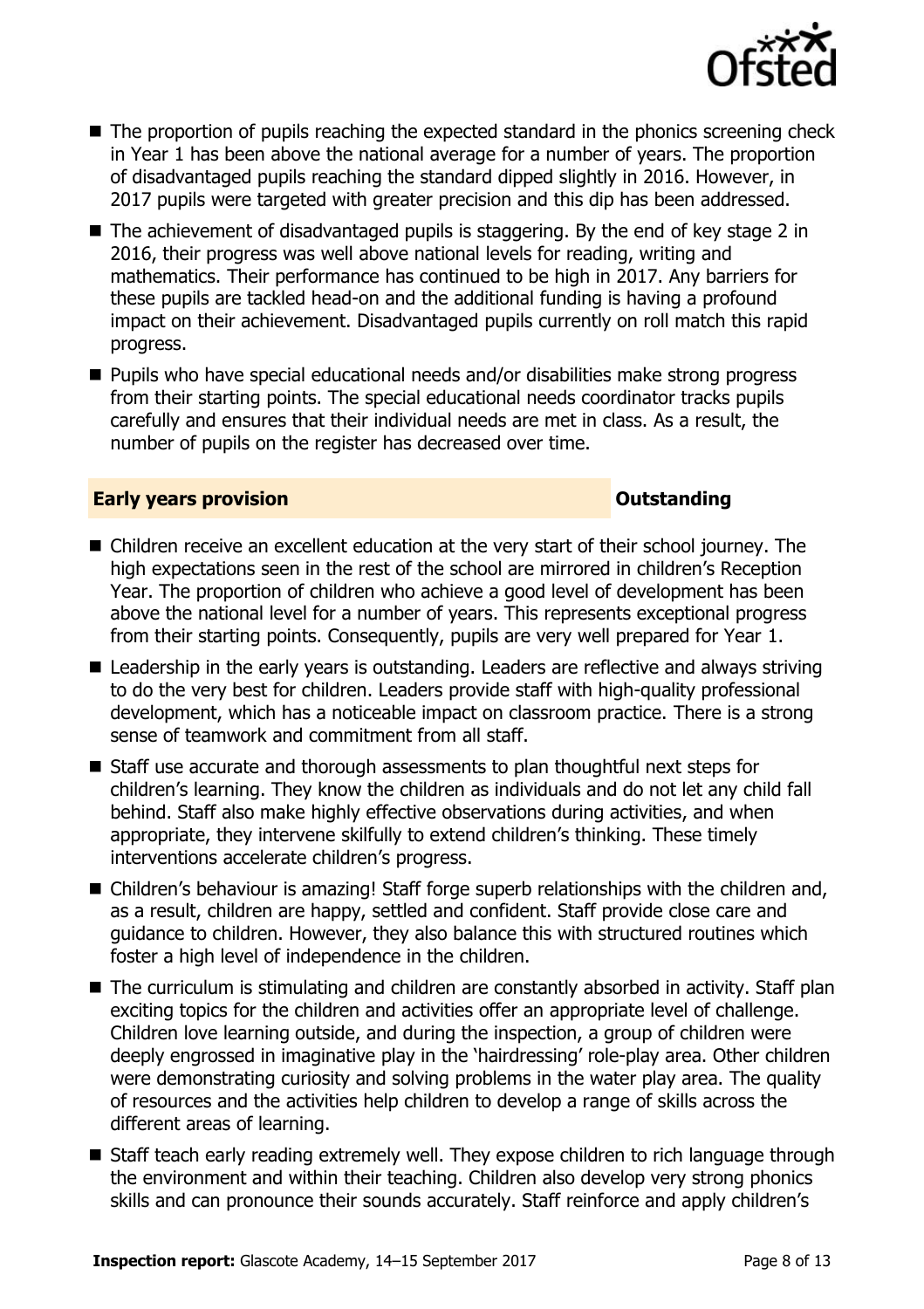

phonics skills in the range of activities that take place throughout the day.

- $\blacksquare$  The strong progress across the early years is a direct result of the excellent teaching and close communication between home and school. Staff and parents work together really positively. This means that staff know as much as possible about the children and can use this information to plan learning that meets their specific needs.
- Different groups of children are well catered for by staff and make strong progress. Most-able children are identified at the start of the year and are given extension challenges to stretch their thinking. Additional funding for disadvantaged children is used wisely and any children requiring extra support receive it in a timely manner. Over a sustained period, a higher proportion of disadvantaged children have achieved a higher level of development than other children nationally.
- Staff are very thorough when considering children's safety. Children are encouraged to take risks and enjoy learning but their safety is of paramount importance to staff. All of the statutory welfare requirements are met.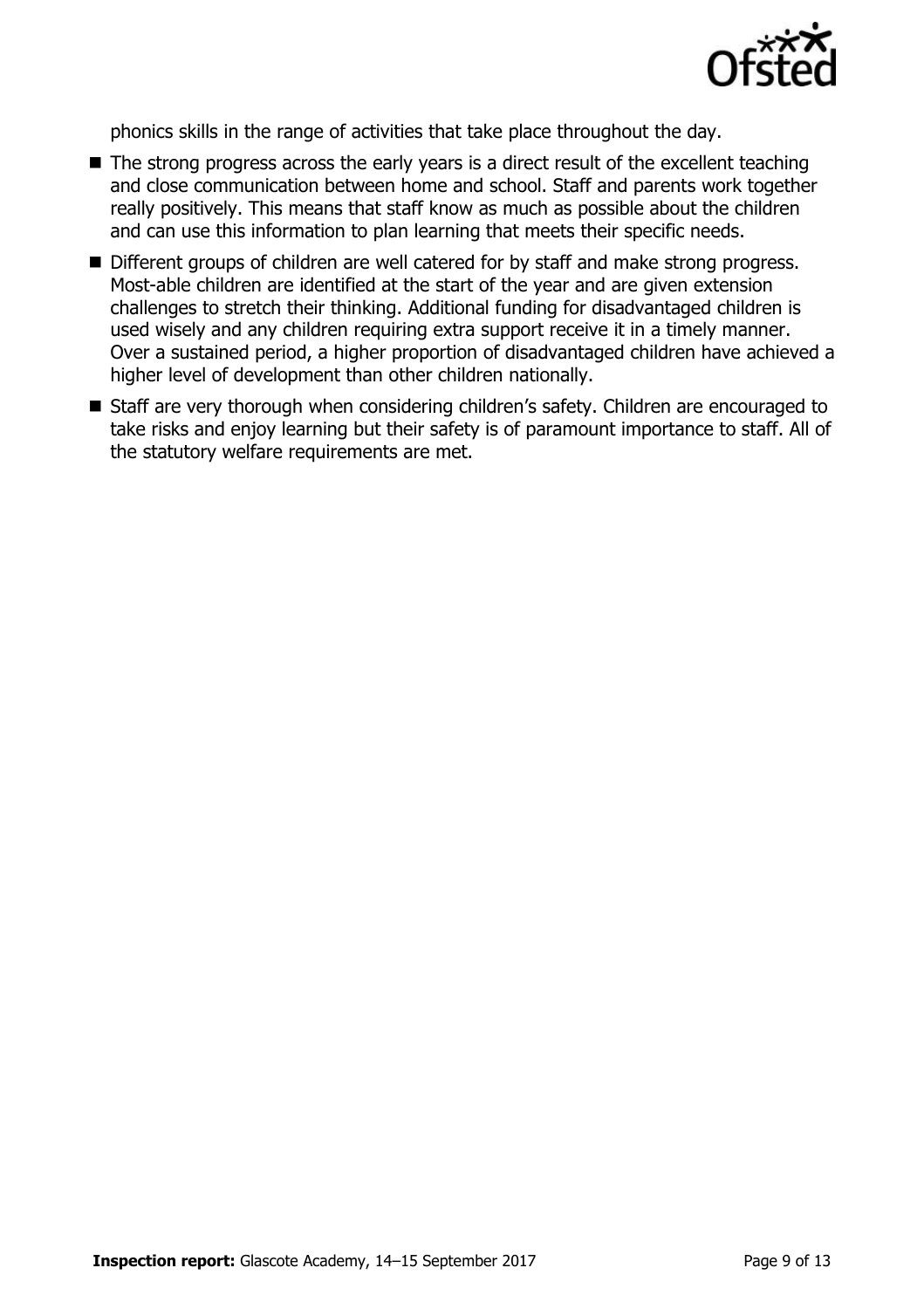

# **School details**

| Unique reference number | 141450        |
|-------------------------|---------------|
| Local authority         | Staffordshire |
| Inspection number       | 10037094      |

This inspection was carried out under section 8 of the Education Act 2005. The inspection was also deemed a section 5 inspection under the same Act.

| Type of school                      | Primary                                 |
|-------------------------------------|-----------------------------------------|
| School category                     | Academy converter                       |
| Age range of pupils                 | 4 to 11                                 |
| <b>Gender of pupils</b>             | Mixed                                   |
| Number of pupils on the school roll | 255                                     |
| Appropriate authority               | Board of trustees                       |
| Chair                               | Vanessa Buchanan                        |
| <b>Headteacher</b>                  | Maria Hamblin                           |
| Telephone number                    | 01827 213210                            |
| Website                             | www.glascoteheath.staffs.sch.uk/        |
| Email address                       | headteacher@glascoteheath.staffs.sch.uk |
| Date of previous inspection         | Not previously inspected                |

#### **Information about this school**

- The school meets requirements on the publication of specified information on its website.
- The school complies with Department for Education guidance on what academies should publish.
- The school is an average-sized primary school.
- The proportion of disadvantaged pupils supported by the pupil premium funding is well above the national average.
- A large majority of pupils come from a White British background.
- The proportion of pupils who speak English as an additional language is below the national average.
- The proportion of pupils who have special educational needs and/or disabilities is below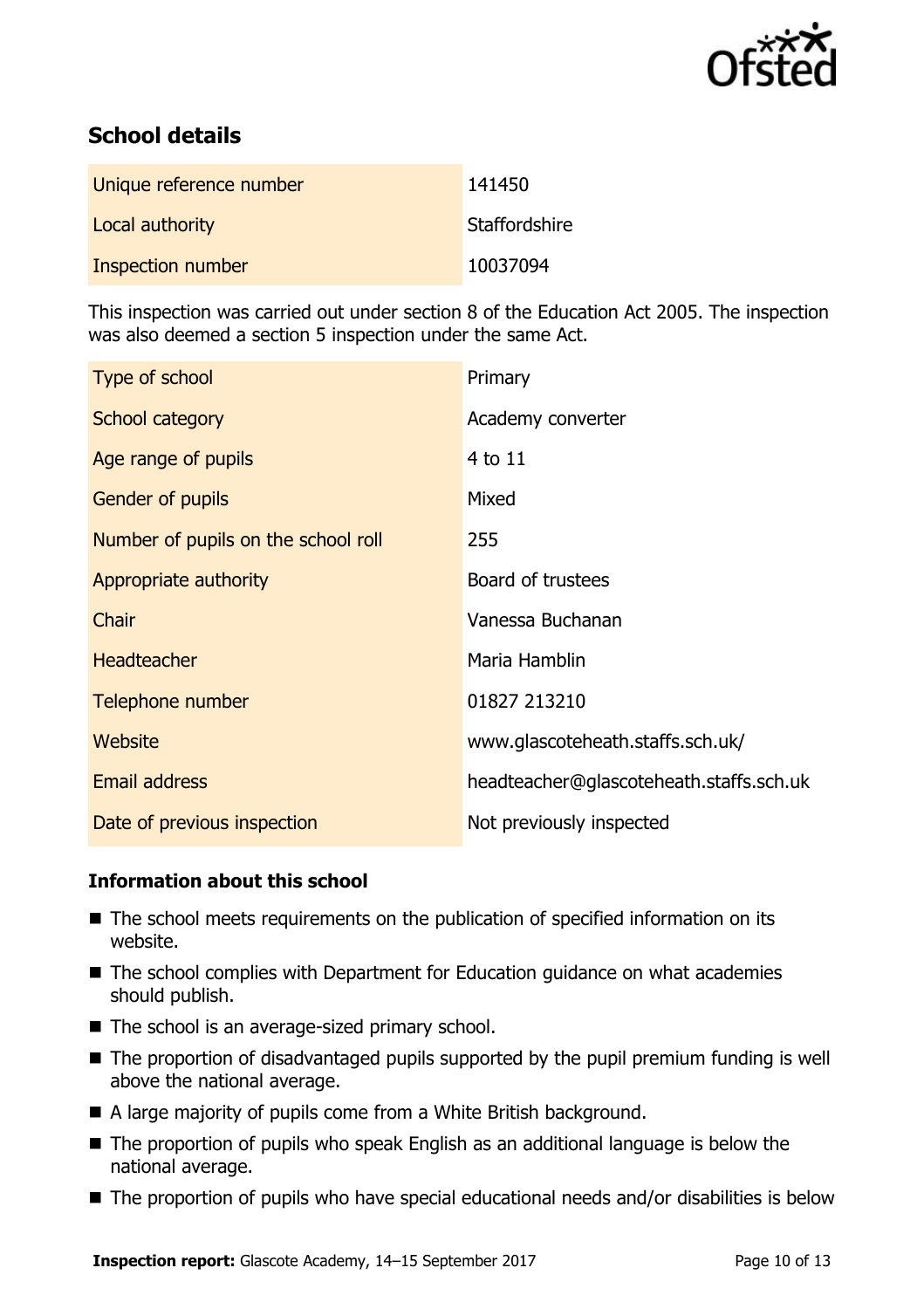

the national average.

- The school meets the government's current floor standards, which are the minimum expectations for pupils' attainment and progress in reading, writing and mathematics for pupils by the end of Year 6.
- The school is a converter academy and is part of the Fierte Multi-Academy Trust. Glascote Primary Academy converted to become an academy in October 2014. When its predecessor school was last inspected by Ofsted in December 2011, it was judged to be good.
- The headteacher is the chief executive office of the trust and a local leader of education.
- There is a local governing body at the school, which takes responsibility for challenging and supporting leaders to develop educational outcomes for pupils, as well as acting being as a link to the local community.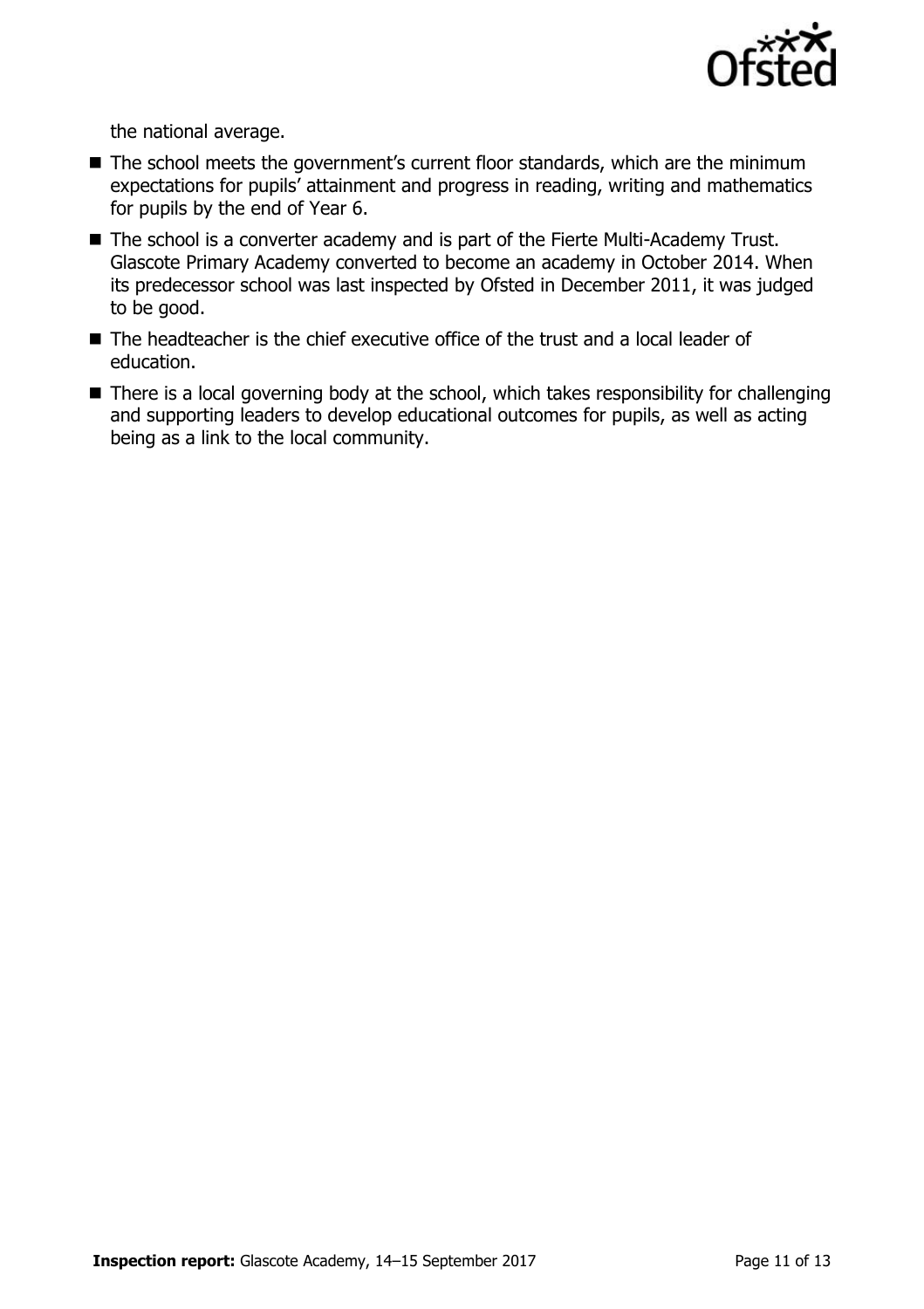

# **Information about this inspection**

- The inspectors observed pupils learning in 17 lessons or parts of lessons. A number of these observations were undertaken with senior leaders.
- The inspectors scrutinised work in pupils' books and listened to pupils read. They met with two groups of pupils to gain their views of the school. The inspectors observed pupils' behaviour at breaktime, lunchtime and at the end of the school day, as well as in lessons.
- Meetings were held with the headteacher and the deputy headteacher, as well as other senior and middle leaders. The lead inspector met with two members of the local governing body and two members of the multi-academy trust.
- The inspectors looked at a range of documentation, including assessments and records of pupils' progress, the school's checks and records relating to safeguarding, child protection and attendance, records of how teaching is monitored and the school's improvement plans.
- Inspectors took account of 40 responses to Ofsted's online questionnaire, Parent View. Inspectors considered 38 free-text responses from parents. They also talked to parents at the start and end of the school day.

### **Inspection team**

| Matt Meckin, lead inspector | Her Majesty's Inspector |
|-----------------------------|-------------------------|
| Justine Lomas               | Ofsted Inspector        |
| Anna Smith                  | Ofsted Inspector        |
| <b>Patrick Amieli</b>       | Ofsted Inspector        |